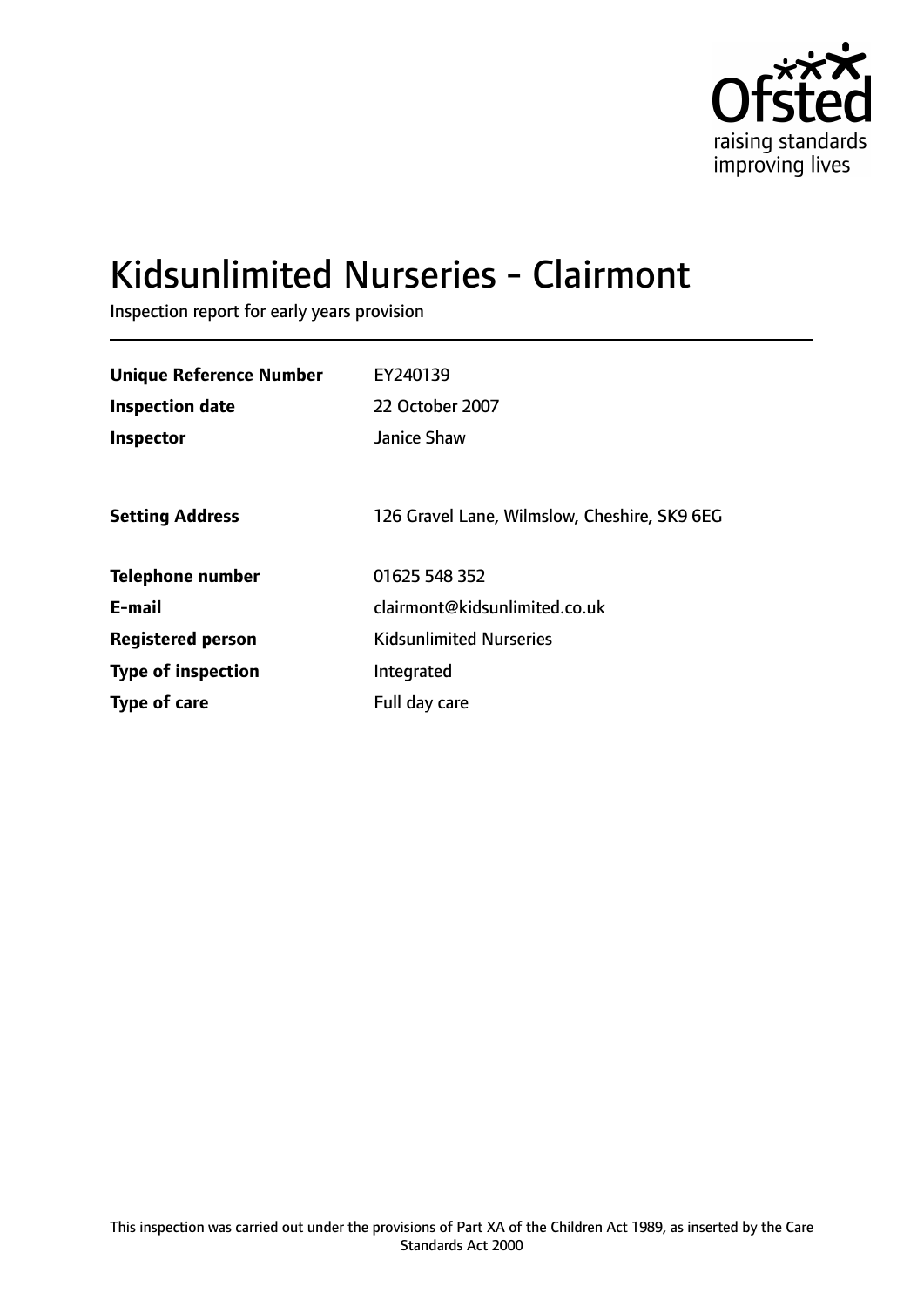#### **ABOUT THIS INSPECTION**

The purpose of this inspection is to assure government, parents and the public of the quality of childcare and, if applicable, of nursery education. The inspection was carried out under Part XA Children Act 1989 as introduced by the Care Standards Act 2000 and, where nursery education is provided, under Schedule 26 of the School Standards and Framework Act 1998.

This report details the main strengths and any areas for improvement identified during the inspection. The judgements included in the report are made in relation to the outcomes for children set out in the Children Act 2004; the National Standards for under 8s day care and childminding; and, where nursery education is provided, the *Curriculum guidance for the foundation stage.*

The report includes information on any complaints about the childcare provision which Ofsted has received since the last inspection or registration or 1 April 2004 whichever is the later.

#### **The key inspection judgements and what they mean**

*Outstanding: this aspect of the provision is of exceptionally high quality Good: this aspect of the provision is strong Satisfactory: this aspect of the provision is sound Inadequate: this aspect of the provision is not good enough*

For more information about early years inspections, please see the booklet *Are you ready for your inspection?* which is available from Ofsted's website: *www.ofsted.gov.uk.*

### **THE QUALITY AND STANDARDS OF THE CARE AND NURSERY EDUCATION**

On the basis of the evidence collected on this inspection:

The quality and standards of the care are good. The registered person meets the National Standards for under 8s day care and childminding.

The quality and standards of the nursery education are good.

#### **WHAT SORT OF SETTING IS IT?**

Clairmont House, Kidsunlimited Day Nursery was registered in 1983 and is part of a large nursery chain run by Kidsunlimited. It operates from six rooms in a two storey house and a separate single storey building on the same site in Wilmslow and serves the local area.

The nursery is registered to care for a maximum of 96 children under eight years. There are currently 140 children from birth to five years on roll. This includes 32 nursery funded children.

The nursery currently supports children with learning difficulties and disabilities and also supports a number of children who speak English as an additional language.

The nursery opens five days a week all year round, except bank holidays. Sessions are from 07.30 to 18.00. There are 27 staff who work with the children. Over half the staff have early years qualifications to National Vocational Qualification (NVQ) level 2 or 3. Four staff are currently working towards a recognised early years qualification. The setting receives support from the local authority.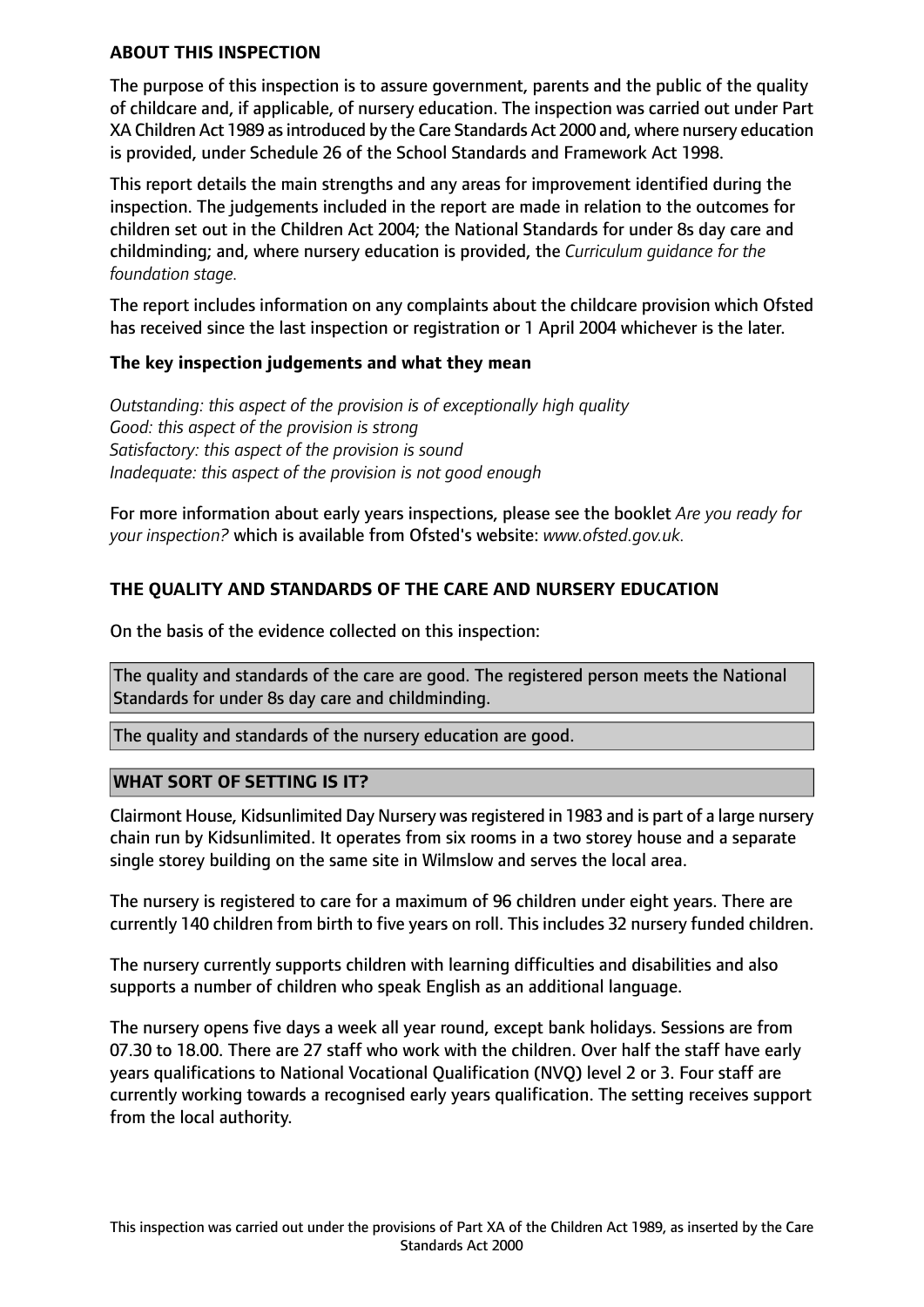#### **Helping children to be healthy**

The provision is good.

Children are fit and active and have varied opportunities to enjoy and develop confidence in physical exercise both indoors and outdoors. Use of the external play areas is maximised to allow children to experience many good opportunities to appreciate their environment and benefit from fresh air and exercise. Children handle a range of tools and equipment to develop fine motor control, such as scissors, glue sticks, pencils and paint brushes. They display confidence when using equipment, such as balancing beams, hopper balls and the wooden ladder bridge with increasing control. Children are beginning to become aware of the effects of exercise on their bodies. For example, they discover they become warm when running outside and test the temperature of one another's hands excitedly discussing 'who is the hottest?'.

The provision of healthy and nutritious food promotes children's good health. They enjoy a balanced diet which regularly consists of fresh fruit, vegetables, water and milk. Meal times are social occasions when staff sit with the children and talk about the food they are eating. Children stay hydrated throughout the day because they can help themselves to fresh drinking water when required. However, their independence and the opportunity to serve themselves and to pour their own drinks are not sufficiently promoted at mealtimes. They are beginning to develop an awareness of hygiene routines. They know, for example, that they need to wash their hands after the toilet, before they eat and after messy play. Although staff do not always routinely wash children's hands as part of the nappy changing process and in some rooms children's runny noses are not always attended to promptly.

#### **Protecting children from harm or neglect and helping them stay safe**

The provision is good.

Children are cared for in a secure and safe environment. Careful consideration is given to ensure that all areas and facilities that children use are well maintained and hazards minimised. However, in the toilet areas the lack of toilet doors does not provide children with appropriate amounts of dignity and privacy. Children are protected as staff have a secure understanding of the safeguarding issues and all appropriate procedures and information are in place.

Secure safety procedures are in place, for example, the fire and the emergency evacuation drill are practised regularly to make sure all are familiar with what to do. Children become aware of their own safety and of those who help keep them safe through some thoughtful topics and activities. For example, they learn about road safety awareness and the emergency services by discussions, displays and visits of the fire and police services. This practical approach helps them to connect their understanding to experience.

Children are kept safe as staff follow rigorous security procedures and they make children aware of the consequences of their actions. For example, children are reminded to sit at a table when using scissors and that to hold the banister carefully when using the stairs. In most rooms the children have access to a good range of resources that are in good condition and easily accessible to them.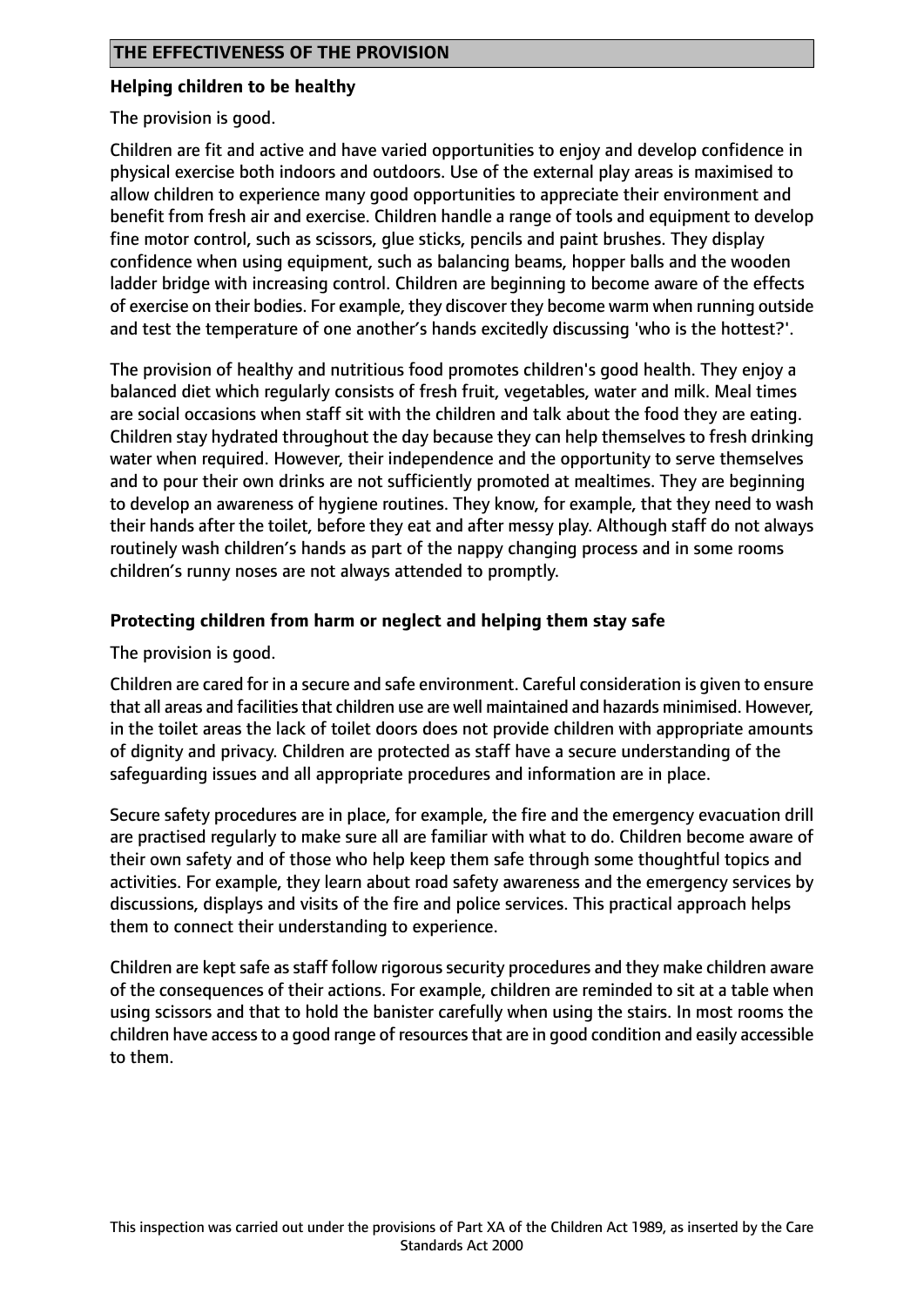# **Helping children achieve well and enjoy what they do**

The provision is good.

Children enjoy positive and confident relationships with staff and others. Those that are new or less confident are supported sensitively to help them settle in and become part of the group. Children feel secure because staff value what children say and interact well with them in their play and activities. They are busy and engaged in their chosen play. The atmosphere is calm and relaxed and this helps all children to enjoy their day. Babies and toddlers take great delight in the regular occasions during the day when they play in the garden. Babies crawl along the play surface examining autumn leaves with curiosity, whilst toddlers gleefully play hide and seek behind large plants with staff.

In the external listening areas children explore the different sounds the metal pans, colanders and spoons make and enjoy trying to produce different sounds with their friends. They explore using their senses to feel, smell and see what happens when cornflower is mixed with water, leaves and cones are added to the water tray and paint is added to sand. Plans take account of the 'Birth to three matters' framework, and provide plenty of first-hand experiences to encourage their curiosity although the next steps for children's individual development are not always securely identified. Children make choices about what they want to play with from the interesting range of resources set out for them. All these are easily accessible at low level so children develop their independence and decision making. The rising three's room has direct access to outdoors; this is fully utilised throughout most of the day, allowing children to benefit greatly from the 'free-flow' play opportunities. During this time they use broom sticks to sweep the leaves and sand on the veranda and dress up and play imaginatively with their friends. As they play they shout encouraging messages to the younger children in the lower garden and then spontaneously create a game of throwing balls to one another over the low fence to everyone's delight.

# Nursery Education

The quality of teaching and learning is good. Children take part in a good balance of adult-led and child-initiated play with group activities being of appropriate length to maintain the children's interests. A new planning system which aims to be child led is still in it's infancy and staff have not fully developed it, for example, the next steps for children's learning are not clearly identified nor are activities differentiated. Key workers make useful observations and assessments of children in free play and structured activities and link these to the stepping stones. Activities are evaluated effectively, which identifies how they can be improved in the future.

Staff have a secure knowledge of the Foundation Stage and how children learn. They use this to plan a stimulating indoor and outdoor environment that successfully captures children's interest and develops their curiosity to explore. Effective teaching methods, such as carefully structured questions and props to bring stories alive are used, which helps children participate and develop their understanding. Staff have high expectations for children's behaviour which are set out discreetly. For example, children are spoken to quietly but clearly to help them understand what is acceptable. Consequently, children's behaviour overall is very good and this aids their capacity to learn.

Children are confident learners and take pride in what they do. For example, children seek out staff to share their achievements when writing or painting. Children recognise their names, experiment with a range of mark making tools and older children are competently attempting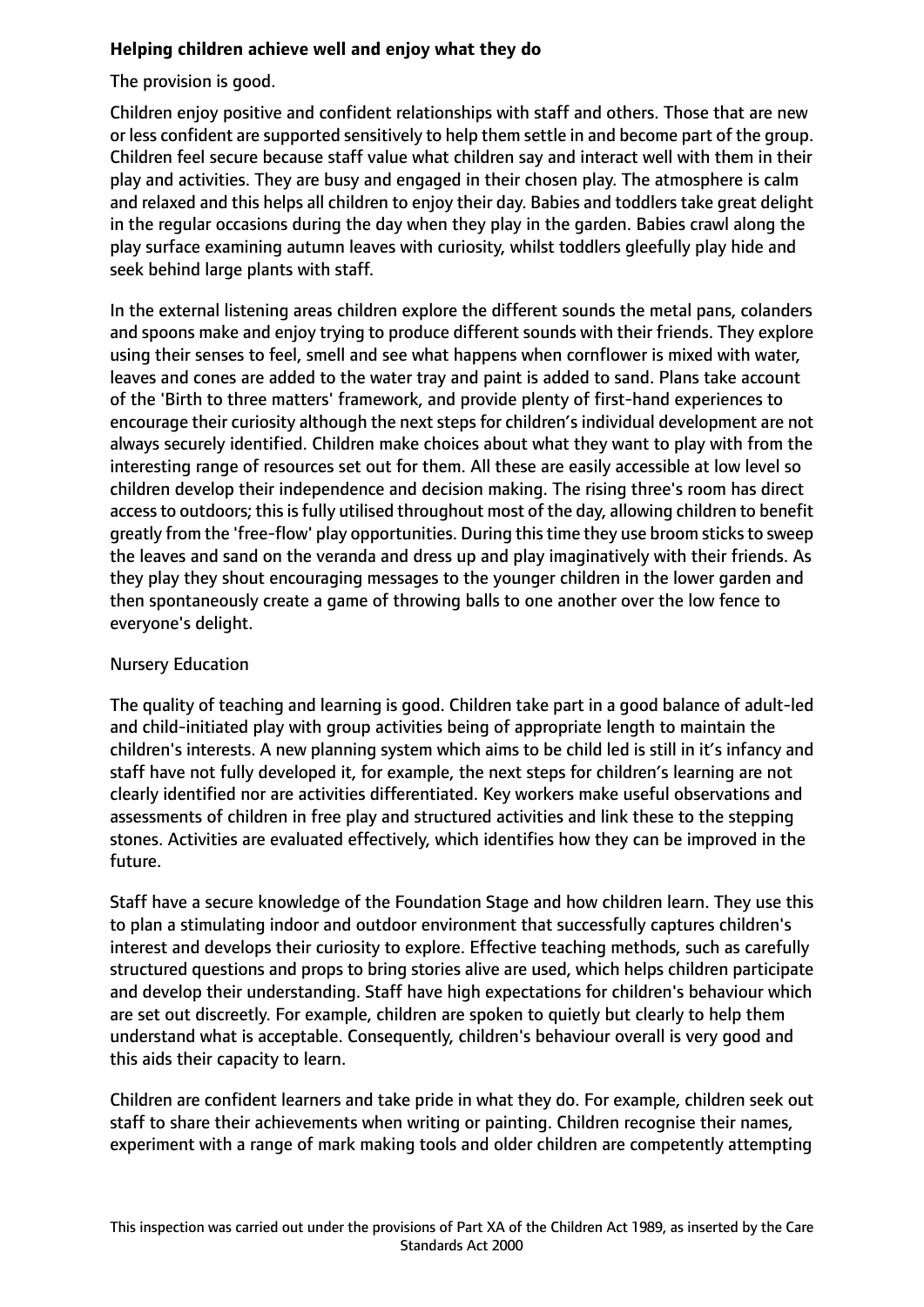to write their names. They practise their early writing in role play situations which helps them to understand writing for different purposes. Children take part in story and song sessions with interest and enthusiasm. They count and attempt to solve simple number problems when assessing how many children there at their table and show a simple understanding of capacity when playing with sand and water. They have many good opportunities for children to use numbers as labels in their play, which aids their ability to recognise number symbols. For example, when playing with small construction bricks they link their groups to the nursery made number line on display.

Children explore and investigate resources and demonstrate their understanding of how things work. They know that wheels make a toy lorry move and experiment with a pulley system to hoist bricks onto a wagon. Technology is an integral part of the nursery day. Children competently use the computer and follow the programme instructions carefully to succeed with a game. They create and construct using a range of media. When involved in creative art activities, such as painting, sticking and printing, children recognise the changes in colour when they overlap and describe the texture of the leaves they are using for printing. Children keenly draw witches hats with their fingers in black glitter sand.

Children show enthusiasm for imaginative play and initiate their own games. One child was observed mimicking staff when she read stories using gestures and phrases previously used at story time, whilst another group, used a wooden crane with a pulley, to create complex story lines about building sites. Resources are interesting and appealing, which develops children's desire to explore their imagination and creativity and keeps them engaged in an activity. For example, a discovery box contains many interesting small artefacts brought from abroad. Children examine closely the Russian doll, feel the contours of the wooden Buddhas and try very hard to work the castanets.

#### **Helping children make a positive contribution**

#### The provision is good.

Children are respected as individuals and all are welcomed into the nursery. They feel valued and gain a sense of belonging as staff include every child in the activities provided. Their needs are effectively met and they settle in well because key workers find out about children from parents when they start at the nursery and value the fact that children have differing needs. There are effective procedures in place to make sure children with learning difficulties or disabilities are closely supported in their progress. Communication is strong between staff, parents and other professionals and this allows individual support to be programmed. As a result, all children are given equal chances to make progress. Children's spiritual, moral, social and cultural development is fostered.

Behaviour throughout the nursery is good and children understand about responsible behaviour and show kindness and respect for others. They respond appropriately when they need to adjusting their behaviour, for example, if reminded to use good manners or say 'sorry' to others. Staff set very clear expectations for children's behaviour and act as positive role models. As a result children are secure, confident and show respect for their surroundings. They contribute to routines, such as tidying up by enthusiastically carrying resources to the shelving units or carefully putting toys back in the boxes.

The partnership with parents is good. Information for parents about the nursery is provided via newsletters, notice boards and the website, which means that parents are fully informed about the curriculum their children follow. Parents are encouraged to get involved in their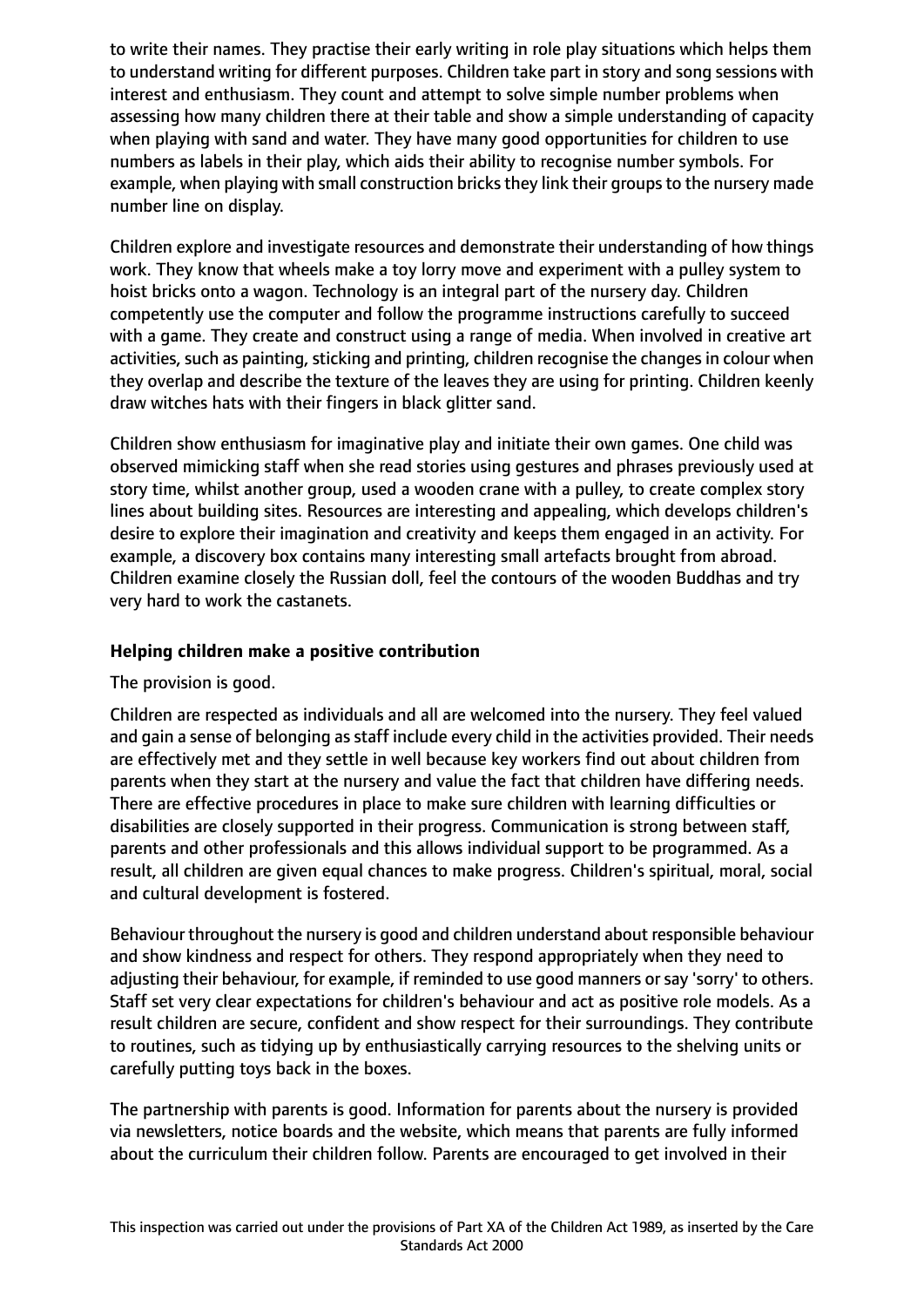children's learning by attending occasions like the recent harvest festival and the planned evening on phonics. Children become aware of the wider society through using some interesting artefacts and resources that reflect diversity. They dress up in multicultural clothes, celebrate festivals and learn about the beliefs of others. Children in the pre-school are learning simple French, which develops their awareness that people speak different languages.

# **Organisation**

The organisation is good.

The nursery is well managed. Efficient systems are in place to monitor and evaluate the quality of care and education. The staff team is deployed reasonably well throughout the day which allows the routine to flow smoothly and ensure that children are engaged and purposefully occupied at all times. However, on occasions, staff in the baby room are stretched and babies do not get the attention they require. Children benefit from the stimulating environment and varied play and learning opportunities that the staff strive to provide. Secure recruitment and vetting procedures ensure staff are suitable and capable of carrying out their roles effectively. Both in house and external training courses are available for staff to develop their skills, which keeps their knowledge up-to-date with current practice. Accurate records that reflect the care provided are kept on all children. Good arrangements are in place to keep these records confidential and secure.

The leadership and management of the nursery education is good. The pre-school room staff work well together to plan and oversee the delivery of the Foundation Stage curriculum. The over three's coordinator is aware of her staff's strengths and uses these effectively to provide some well-structured and worthwhile activities for the children. Good practice and effective teaching strategies are shared so that all staff are consistent in their approach. Overall, the provision meets the needs of the range of children for whom it provides.

# **Improvements since the last inspection**

At the last inspection there were eight recommendations made. The nursery was required to assign each child to a key person, cleaning materials were to be made inaccessible to children, security arrangements in the pre-school room were to be reviewed, hygiene practices were to be reviewed at lunch time. Staff were required to have an improved understanding of the importance of asking questions. Staff to child ratios were maintained at all times and arrangement to ensure children's dignity and privacy were to be considered. Most of these have all been appropriately addressed. However, staffing ratios are occasionally not maintained in the baby nursery. Whilst the nursery has made some effort to address children's dignity and privacy in the toilet areas this is still not sufficient and is the subject of a recommendation at this inspection.

# **Complaints since the last inspection**

Since the last inspection Ofsted received two complaints:

On 28th June 2006 concerns were made in relation to National Standard National Standard 4 - Physical environment, National Standard 5 - Equipment and National Standard 6 - Safety. The Compliance, Investigation and Enforcement Team contacted the provision. The provision provided an investigation response regarding the concerns raised. Ofsted are satisfied the provider remains qualified for registration.